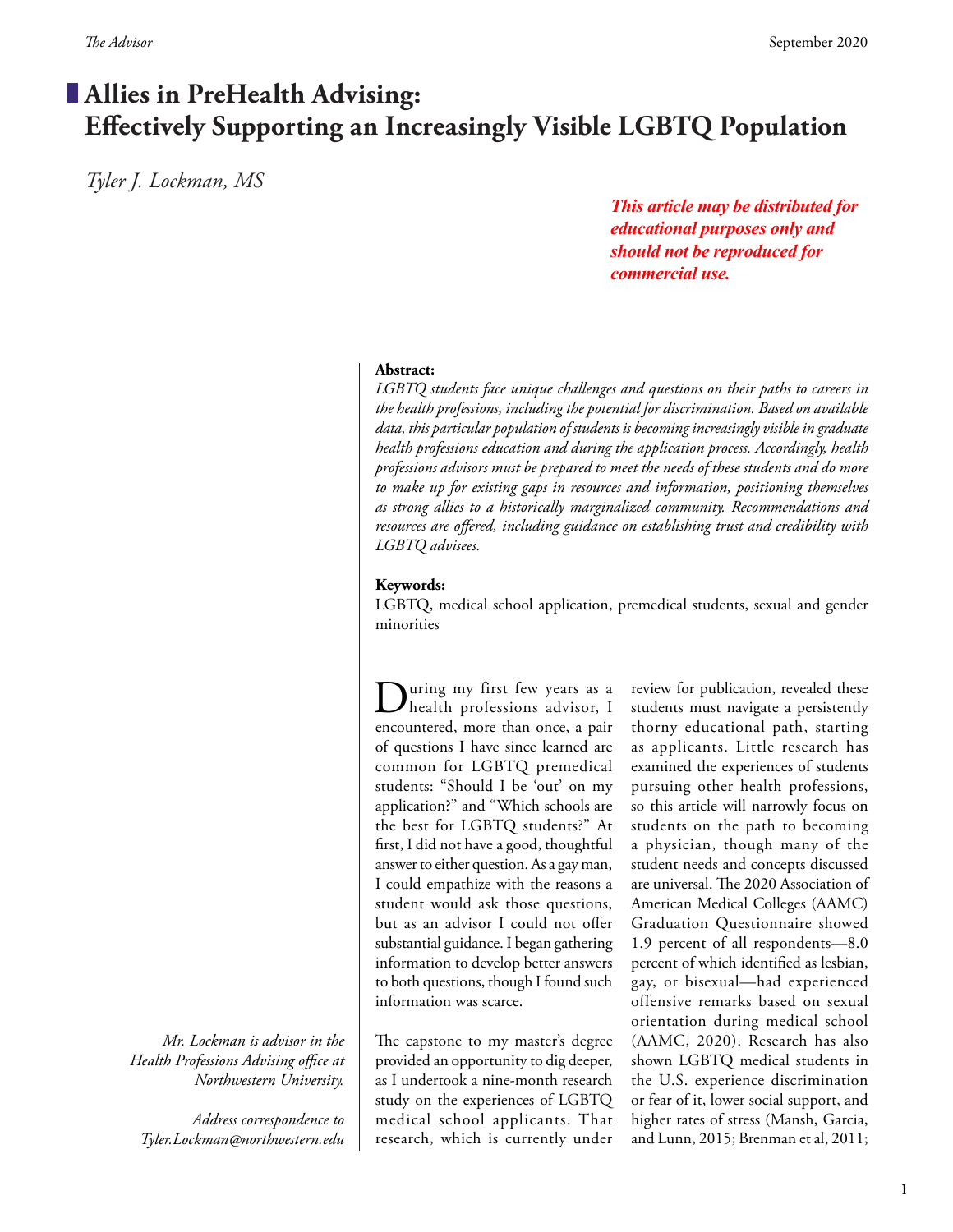



Figure 1. Source: AAMC Matriculating Student Questionnaire (MSQ) Reports.

\*In 2016, the MSQ began offering "Genderqueer/gender non-conforming" and "Different identity" options for gender identity after previously only allowing respondents to select "Male," "Female," or "Transgender."

Grbic and Sondheimer, 2014). A more recent study found lesbian, gay, and bisexual medical students disproportionately face mistreatment (Hill et al, 2020).

While the remission of these dynamics may lie primarily with medical schools, prehealth advisors have the opportunity to be a supportive source of guidance to an increasingly visible community of LGBTQ students as they begin their journeys into health professions education. The thoughtful, affirming and informed guidance of an empathetic health professions advisor has the potential to help LGBTQ applicants navigate an already stressful process confidently, with the assurance needed to find a new educational home that will support and embrace them as their whole selves. My research and subsequent conversations provided many valuable new insights that have informed my advising, but it also illustrated that the prehealth advising community must do more to support our LGBTQ students and serve as capable allies to this minority community.

### **More 'Out' Than Ever**

While it stands to reason LGBTQ students may have been well represented in medical schools for some time, their representation has not always been visible. That appears to be changing. Data from six years of the AAMC Matriculating Student Questionnaire shows a four percent increase in students self-reporting LGBTQ identities since 2014, with the greatest increase among bisexual-identified students (see Figure 1). Harvard Medical School announced recently that 14 percent of its newest class self-reported LGBTQ identities (Collins, 2020). Moreover, LGBTQ medical students appear more likely now than ever to be out during their training. While a 1996 study found just 44 percent of responding lesbian, gay, and bisexual medical students had shared their sexual orientation with an entire class, a 2015 study showed 67.5 percent of responding sexual minority (i.e. non-heterosexual) medical students reported being out during medical school (Townsend; Mansh, White, et al.). The same 2015 study showed most gender minority (i.e. non-cisgender) medical students concealed their identities during medical school while in a more recent study 67 percent of gender minority respondents reported disclosing their identities during medical school (Dimant, Cook, Greene, & Radix, 2019).

The application process, however, presents a more distressing prospect for LGBTQ students: the possibility of facing discrimination or judgment and, ultimately, rejection.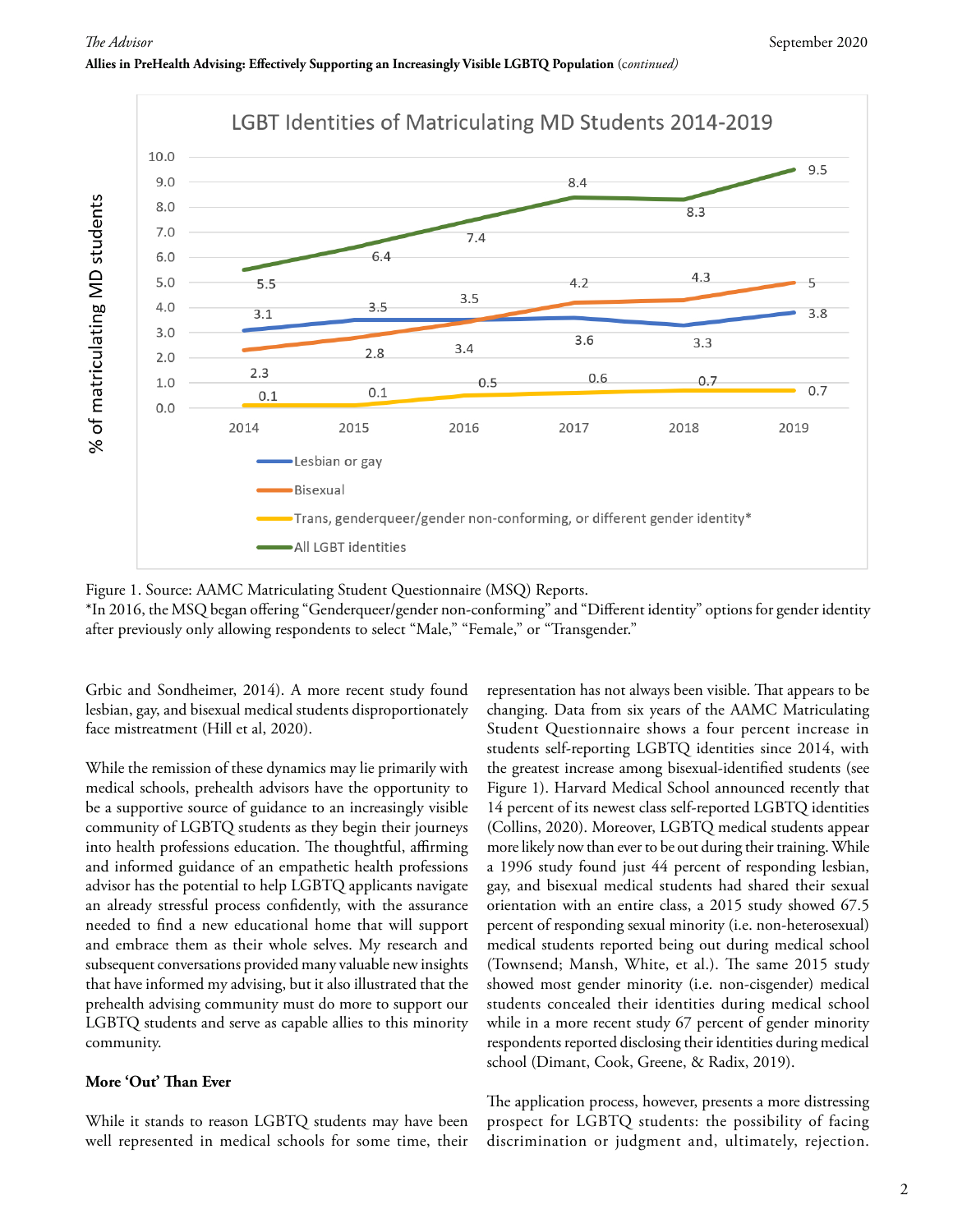#### **Allies in PreHealth Advising: Effectively Supporting an Increasingly Visible LGBTQ Population** (c*ontinued)*

Individual accounts have illustrated the dilemma LGBTQ students face: Be out on the application and potentially face discrimination or stay "in the closet," hiding part of who you are to protect your admission prospects (Tam, 2017; AAMC, n.d.). A 2005 study found 95 percent of LGBTQ medical school applicants surveyed had concealed their identities during application, primarily due to fear of discrimination (Merchant, Jongco, & Woodward, 2005). My research, the survey data of which I hope to share following peer review, showed similar fear of discrimination but an encouraging increase in LGBTQ identity disclosure. With applicants perhaps more likely than ever to share their LGBTQ identities during the application process, it is critical their advisors be prepared to engage in the conversations that help students make the decisions that are right for them. But LGBTQ students will not automatically trust they can talk to their health professions advisor about their identities. In fact, in two focus groups with LGBTQ medical students (n=9) conducted as part of my study, some students expressed fear of disclosing an LGBTQ identity to an advisor (Lockman, 2019). One student feared it might "taint that relationship" with their advisor. Two others said they were not comfortable talking to their prehealth advisors because they feared judgment. Among the few students that did seek guidance from a prehealth advisor, one—who identified as bisexual, genderqueer, and Black—was told simply to "write whatever you want." The other—who identified as gay, cisgender, and Asian—was told to be himself on his application but struggled to believe his advisor because the advisor could not offer anything concrete to support the advice. In a letter to *Academic Medicine* in 2017, one medical student asserted "there are not any resources to turn to for advice or guidance" for LGBTQ applicants (Tam). In order to support LGBTQ students and help them determine what place their identities may take in their prehealth journeys, health professions advisors must first establish the relevant trust and credibility as a resource for those students.

#### **Building Trust**

By the very nature of their roles, health professions advisors enjoy an inherent level of trust from advisees, a trust they must nourish through thoughtful, informed interactions. Establishing trust with LGBTQ advisees relative to their identities, though, may require that advisors demonstrate intentionality, allyship, and LGBTQ competence. A strong advising connection may on its own lead some advisees to trust their advisor enough to share and discuss an LGBTQ identity. Many advisees, though, will maintain separation between their prehealth advising needs and those related to their identities. Some will do this enduringly, and that is OK; not all LGBTQ advisees feel a need to discuss their identities with an advisor, and many will determine it is not particularly relevant to their prehealth journey. For other students, a tangible indication

that they can trust their prehealth advisor with regard to an LGBTQ identity can provide the comfort needed to broach identity-related questions or concerns.

Signals of allyship can come in many forms. As first noted in a 2013 *Advisor* article, providing specific resources and information for LGBTQ students, both in physical offices and online, represents an easy way to let those students know their identities are valued and their advisors have been intentional about addressing their needs (Cummings, Parrish, and Wingard). Earlier this year, my office launched "LGBTQ + Pre-Med," a resource on our website dedicated to supporting LGBTQ medical school applicants (see Resources section). The site, which includes discussion of common questions applicants may have, was designed universally, such that a premedical student anywhere might find it helpful. While it serves as a hub for resources and discussion, it also provides a safe digital space for LGBTQ students to explore their questions before talking to an advisor.

Physical symbols of allyship can also set a safe, welcoming tone for LGBTQ prehealth students. Several students in the aforementioned focus groups described seeing LGBTQ or ally signs, pins, or flags during medical school interviews that made them comfortable being out, and the same effect could be had on students visiting their prehealth advisors. Many institutions offer some form of LGBTQ ally training for staff and faculty, with participants receiving an "ally" sticker for placement in their office or work space. Such a symbol could indicate to a student their advisor has been intentional in learning about and supporting the LGBTQ community. It is not enough, however, to simply complete a training and place a sticker on your door. LGBTQ allyship should be ongoing and requires a commitment to continued learning, listening, and active support. If your institution does not currently offer any kind of training, try connecting with a campus LGBTQ outreach coordinator or multicultural student affairs office to explore meaningful self-guided learning before posting a symbol of allyship.

Perhaps most importantly, advisors must put in the work to be knowledgeable when an LGBTQ advisee wants to discuss their identity in a prehealth context. Advisors can start by getting familiar and comfortable with terms and concepts relevant to the LGBTQ community. Establish a baseline level of competency by learning about various identities, including less common identities like pansexual, demisexual, genderqueer, or two-spirit. Ensure awareness of the difference between sexual orientation and gender identity as well as, separately, what it means to be intersex and how all these identities interact. Additionally, it is perhaps more important than ever to be mindful of intersectionality, the interconnected nature of multiple marginalized identities (e.g. Black/African-American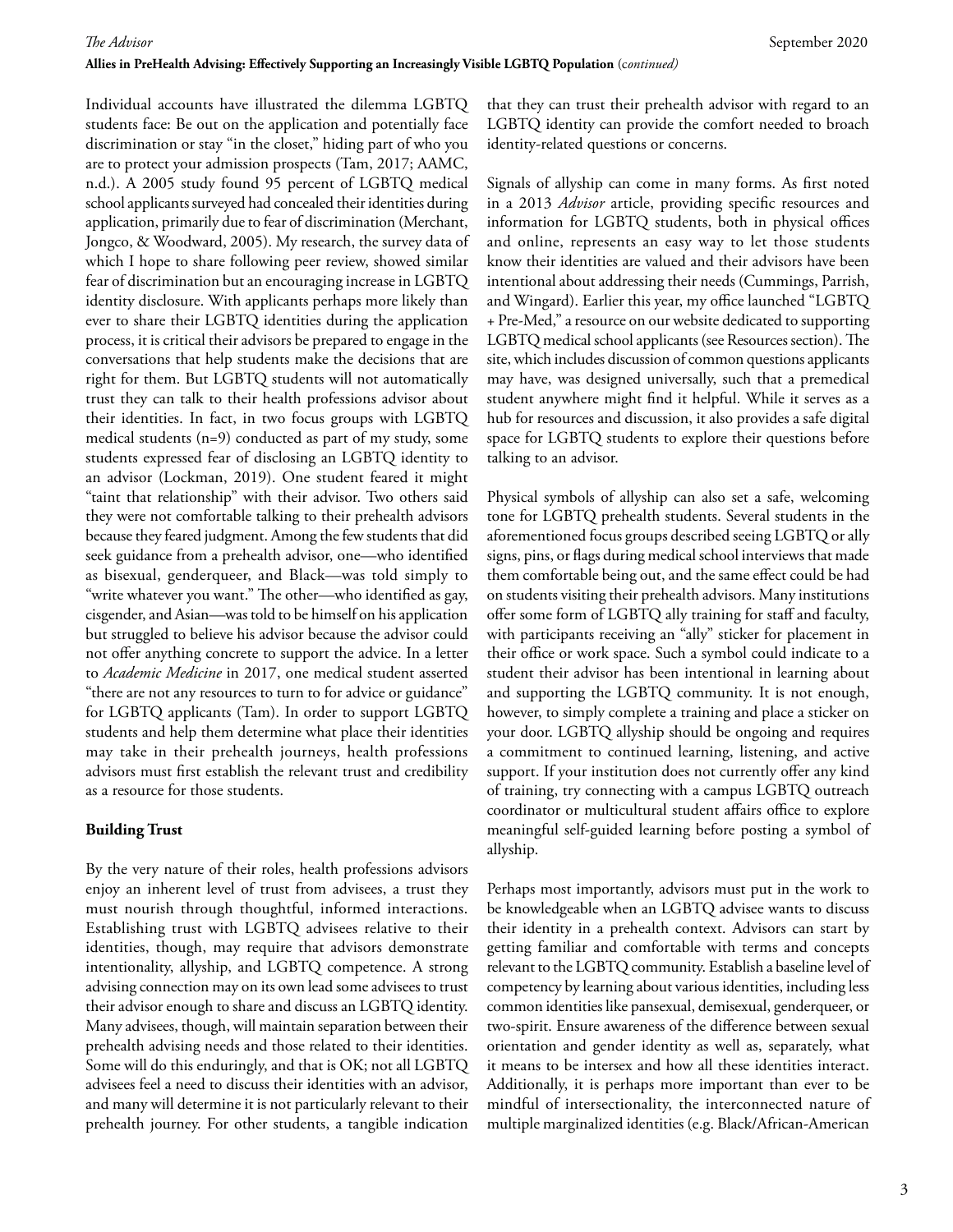and transgender, or queer and Latinx), as students' multiple identities and the experiences those have produced are inextricably linked. Demonstrating readiness to have the often-complex conversations about LGBTQ identities should inspire confidence in prehealth advisees that they can return later with additional questions or refer other students in need of guidance. These are just a few of the ways advisors can establish trust with LGBTQ advisees. Establishing credibility—that is, getting LGBTQ students to believe the advising provided—is a separate task.

### **Establishing Credibility**

The current scarcity of information and resources regarding LGBTQ students pursuing health professions has the potential to create a credibility problem for advisors. Advisors can mitigate this problem by gathering concrete information from existing sources, seeking knowledge from new sources, and amplifying LGBTQ voices. Because so few medical schools—and even fewer schools among the other health professions—address LGBTQ identities in thoughtful, direct terms on their websites or in promotional materials, it can leave prehealth students unsure of what to believe. Some may turn to online forums to hear from fellow LGBTQ students, which can be a meaningful source of support, but forums have also been found to be a source of anxiety and misinformation for premedical students (Jain and Maxson, 2011). Other students will turn to their prehealth advisors, assuming a strong relationship has been established. Here, it is important advisors ground their advising in as much real information as possible, given the existing resource and information gaps. A few medical schools have been intentional about addressing LGBTQ inclusiveness beyond non-discrimination or diversity and inclusion statements and provide a good place to start. Among them are University of Michigan, Northwestern, and Harvard. Other programs have displayed a commitment to LGBTQ students through programmatic opportunities, such as Vanderbilt's Program for LGBTQ Health or Boston University's Transgender Medicine Research Group. Such schools and programs provide concrete examples of institutional attitudes regarding LGBTQ students.

This year, the AAMC's Medical School Admission Requirements (MSAR) database added a new category to its Campus Life section, "Support systems at this medical school for gender and sexual minority students." The new section, which is viewable without a paid subscription, most often describes a school's LGBTQ student affinity group or an "Out List" identifying LGBTQ staff and faculty. In some cases, schools provided only a generic statement about diversity and inclusion, and some schools did not complete this section. While there is room for growth, this section is a positive addition to an important application tool and provides another tangible resource to which students can turn.

Along with these existing sources, health professions advisors also have access to administrators that students typically do not. Whether during a conference, prior to an on-campus program visit (in-person or virtual), or via direct outreach, advisors can make a point of asking admissions representatives, diversity and inclusion officers, or deans how their institutions support and prioritize LGBTQ applicants and students. Being able to source advising to these administrators strengthens the credibility of the information being relayed.

Finally, health professions advising offices can establish credibility with LGBTQ students by giving LGBTQ voices and identities a platform in their work, just as they often do for underrepresented racial and ethnic minorities. Seeing and connecting with a speaker, be it a student or a practicing health professional, with a shared identity can have a powerful effect on LGBTQ undergraduates' determination in their career pursuit. Prehealth advisors should ensure that their programming sends a broad message of diversity and inclusion. Additionally, advisors can bring student voices into the advising process when appropriate. If possible, try to connect LGBTQ applicants with similarly-identified alumni who have agreed to serve as a resource. Hearing about first-hand experiences as an LGBTQ applicant or graduate student will likely resonate with students in ways their advisors' guidance, no matter how thoughtful and grounded, simply cannot. Post-admissions cycle surveys present an opportunity to ask LGBTQ and other underrepresented students if they are willing to be a resource in the future for similarly-identified students seeking first-hand perspective.

Prehealth students often innately put a great deal of trust in their advisors, as they are tasked with knowing the ins and outs of pursuing careers in the health professions. But given the history of discrimination and marginalization LGBTQ students have faced and legitimate fears many still have, advising them on issues of identity may require this extra layer of credibility.

### **Practical Advice**

As important as trust and credibility with LGBTQ advisees are, so too is having practical answers to LGBTQ prehealth students' questions. Advisors Glenn Cummings and Bill Wingard offered succinct advice on students' decision of whether or not to be out on their applications in their 2013 *Advisor* article, asserting it is "very much a personal decision, and students should never feel pressured to reveal their sexual orientation or keep it concealed." That guidance still rings true, and it applies just as much to applicants with minority gender identities. Beyond the binary decision to disclose or conceal an LGBTQ identity are a few dynamics advisors can help applicants consider, including how to share their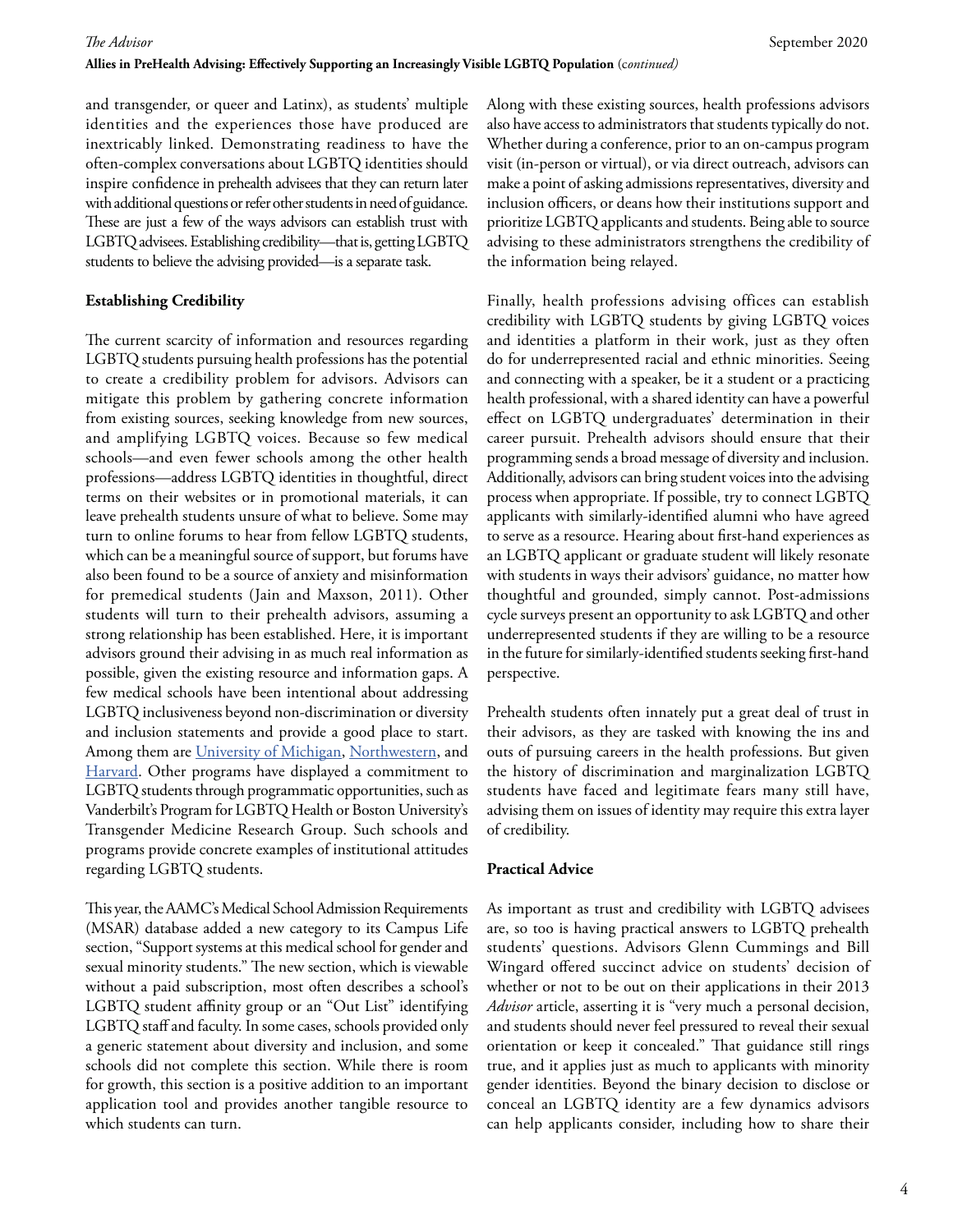identity during application or just how out to be. Surely some applicants will consider their LGBTQ identity a prominent component of their story and/or central to their motivation to pursue a career in the health professions. These applicants may decide to share their identities in a personal statement or in supplementary essays, some which directly ask students how they would contribute to the diversity of a specific institution. These instances offer students a natural opening to discuss an LGBTQ identity. Likewise, students significantly involved in LGBTQ-related research, service, or student organizations may share their identities while describing those experiences.

Other applicants may feel their LGBTQ identity is an important part of who they are but less related to their motivation to pursue medicine or their undergraduate experiences. For these students, a brief mention in a personal statement or the opportunity to check a box may feel more fitting. Currently, the American Medical College Application Service (AMCAS), American Association of Colleges of Osteopathic Medicine Application Service (AACOMAS), and the Texas Medical and Dental School Application Service (TMDSAS) include an optional section on the primary application for students to share gender identity but do not include such a place to share sexual orientation. Increasingly, individual institutions have begun asking students about both identities on secondary applications. These secondary applications also represent opportunities for LGBTQ applicants to be more selectively out during the application process, as students can make determinations based on each school's demonstrated support of LGBTQ students, reputation, regional dynamics, and religious affiliation. Here, prehealth advisors can help applicants understand varying institutional dynamics. For example, several religiously-affiliated medical schools are welcoming and supportive of LGBTQ students while at least one medical school openly reserves the right to discriminate on the basis of evangelical religious beliefs and accompanying conduct. Finally, some LGBTQ applicants may feel most comfortable determining whether or not to be out during interview day. In these instances, advisors may help students explore how comfortable they are discussing their own identities with a relative stranger or how they might react if their interviewer is not receptive to a student's LGBTQ identity. Many students in my research recalled positive experiences with an admissions interviewer, but a handful, particularly those with gender minority identities, mentioned awkward or blatantly discriminatory encounters.

To the second major question LGBTQ applicants tend to ask – where to apply – Cummings and Wingard shared another enduring sentiment via a student: four years of medical schools is a long time to be somewhere that does not adequately support LGBTQ students (2013). An ethos of not wanting to attend a school that does not embrace LGBTQ identities can be a

deciding factor for students considering whether or not to be out during application (AAMC, n.d.; Keyes, 2019). Beyond this, though, prehealth advisors can suggest specific factors to explore, such as LGBTQ-related research opportunities like Brown's Scholarly Concentration in LGBTQ Healthcare and Advocacy, mentorship opportunities like Washington University in St. Louis's OUTmentor program, or clinical opportunities like the Center for LGBTQ Health at the University of Mississippi. Further, advisors can help applicants determine specific questions they might ask of interviewers, current students, or administrators during visits to schools that will help them determine how they might fit at each institution. Perhaps most importantly during the "Where should I apply?" conversation commonly had with applicants of all identities, prehealth advisors can encourage LGBTQ applicants to determine if they will find the support and community they desire at their next institution. From a campus LGBTQ student group, to LGBTQ faculty, to a broader campus and local LGBTQ community, the community a student is able to build can be fundamental to thriving in graduate health professions education.

As LGBTQ student visibility continues to grow, certainly more nuanced questions will arise. A commitment to active allyship and continued learning will help prehealth advisors meet the challenge of such questions. It is also crucial that advisors be mindful of interpersonal dynamics as they support LGBTQ students. Advisors must assess the depth of their relationship with the student and if they need to get to know them more before taking on an advisory role in regard to identity. Additionally, advisors must identify their own blind spots and potential implicit biases to avoid making assumptions or committing a microaggression (here, again, is an important place to recognize intersectionality). With these dynamics considered, prehealth advisors should be prepared not just to share practical advice with LGBTQ students but to do so on affirming and supportive terms.

#### **Conclusion**

Historically, conversations about diversity and inclusion in the health professions have not included LGBTQ identities, rather focusing narrowly on race and ethnicity, which remain critically important. Efforts to increase the inclusion of historically marginalized and excluded racial minorities in the health professions should be pursued with more vigor than ever, and so too should those that bring more LGBTQ individuals into the health professions. The same can be said for efforts to be more inclusive of people with disabilities or individuals of lower socioeconomic status. None of these efforts should be an either-or proposition, and such an approach would ignore the intersectionality of the many students that fit into more than one of these groups. Many institutions have taken our current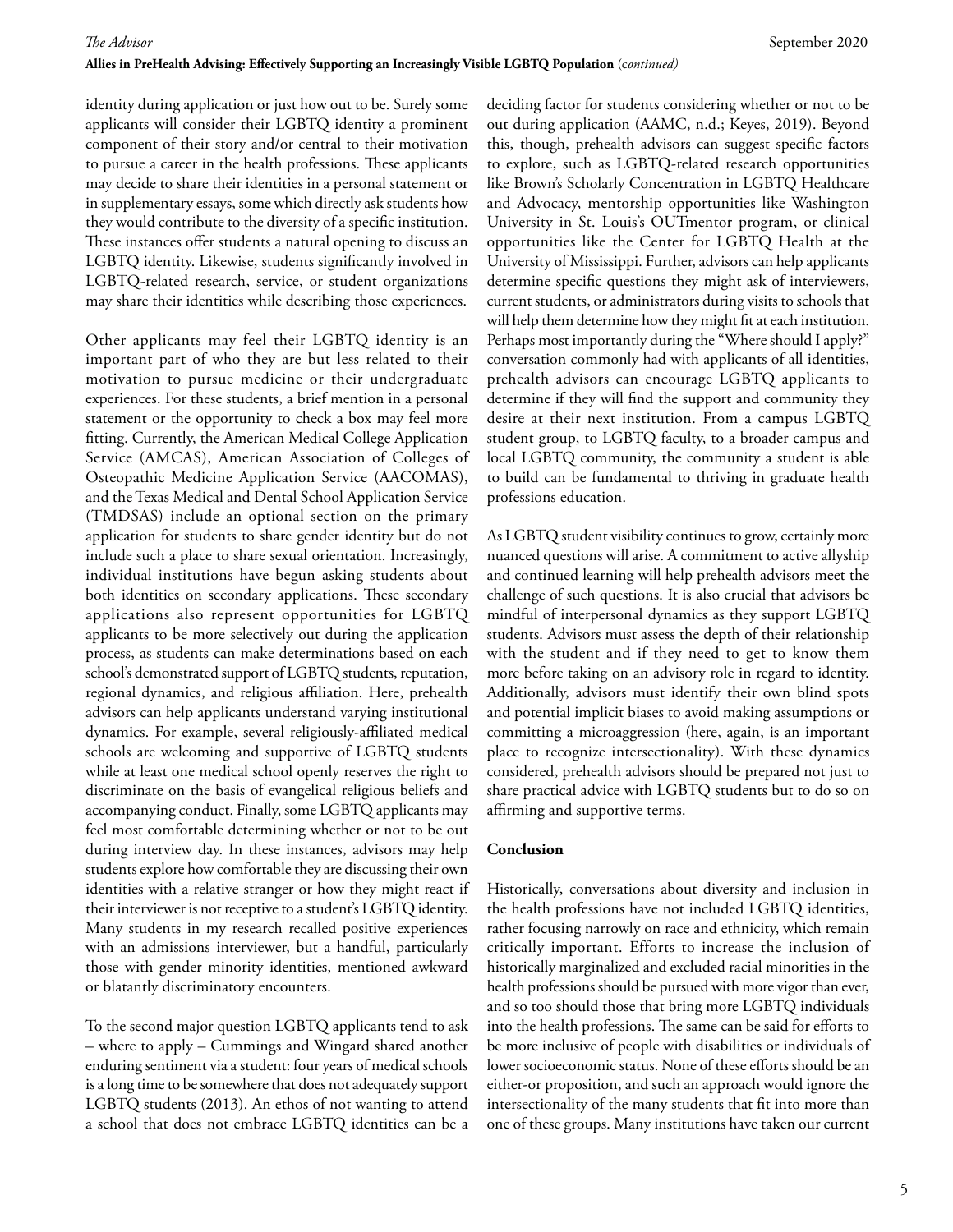#### **Allies in PreHealth Advising: Effectively Supporting an Increasingly Visible LGBTQ Population** (c*ontinued)*

moment to reexamine and improve their commitment to racial and ethnic diversity, and some medical schools have been similarly working to improve LGBTQ student representation and LGBTQ health education (Tanner, 2020). As the tide for LGBTQ students in health professions education continues to rise, the advising community has an opportunity to position itself as a source of support, guidance, and affirmation. If our LGBTQ students are to eventually help our health workforce meet the needs of the LGBTQ population—one that still faces significant health disparities—advisors must be prepared to meet their needs in the spaces they occupy on students' journeys.

### **Resources**

- 1. Northwestern University LGBTQ + Pre-Med: https:// www.northwestern.edu/health-professions-advising/lgbtqpre-med/index.html.
- 2. National Association of Advisors for the Health Professions – Best Practices for Advising LGBTQ Pre-health Students (Lockman and Cummings, 2020): https://www.naahp. org/viewdocument/naahp-best-practices-for-advising-l.
- 3. Human Rights Campaign Glossary of LGBTQ terms: https://www.hrc.org/resources/glossary-of-terms.
- 4. GLSEN Pronoun Guide: https://www.glsen.org/ activity/pronouns-guide-glsen.
- 5. Medical Student Pride Alliance: https://www.medpride. org/. National organization of LGBTQ medical students. See Mentorship/pre-med for pre-medical student resources.

### **References**

Association of American Medical Colleges. (n.d.). Alex Gannon. Retrieved from https://students-residents.aamc.org/ choosing-medical-career/article/alex-gannon/.

Association of American Medical Colleges. (2020) *Medical School Graduation Questionnaire: 2020 All Schools Summary Report*. Retrieved from https://www.aamc.org/system/ files/2020-07/2020%20GQ%20All%20Schools%20 Summary.pdf.

Brenman, S., Caceres, W., Gee-Tong, L., Goldsmith, E., Humphreys, J., Lunn, M. R., Mansh, M., Nguyen, B., Obedin-Maliver, J., Paradis, E., Smith-Hams, B., Stewart, L., Tran, E., Wells, M., & White, W. (2011). Lesbian, gay, bisexual, and transgender medical student experiences: "Out" in medical school and perspectives on curricular content. Presented at the Annual Meeting of the Association of American Medical Colleges, Denver, CO.

Collins, B. (Aug. 2020). Like no other. Harvard Medical School. Retrieved from https://hms.harvard.edu/news/ no-other.

Cummings, G., Parrish, S., & Wingard, B. (2013). Practical advice for working with LGBT applicants. *The Advisor*, 33(2), 29-34.

Dimant, O.E., Cook, T.E., Greene R.E., & Radix, A.E. (2019). Experiences of transgender and gender nonbinary medical students and physicians. *Transgender Health*, 4(1), 209-216. https://doi.org/10.1089/trgh.2019.0021.

Grbic, D., & Sondheimer, H. (2014). *Personal well-being among medical students: Findings from an AAMC pilot survey*  (AAMC Analysis in Brief). Retrieved from https://www. aamc.org/download/377520/data/april2014aib\_personalwellbeingamongmedicalstudents.pdf.

Hill, K. A., Samuels, E. A., Gross, C.P., Desai, M.M., Sitkin Zelin, N., Latimore, D., Huot, S.J., Cramer, L.D., Wong, A.H., & Boatright, D. (2020). Assessment of the Prevalence of Medical Student Mistreatment by Sex, Race/Ethnicity, and Sexual Orientation [published online ahead of print, 2020 Feb 24]. *JAMA Intern Med*. 2020;180(5):653-665. doi:10.1001/ jamainternmed.2020.0030.

Jain, S. H., & Maxson, E. R. (2011). Risks of online forums for premedical and medical students. *Academic Medicine, 86*(2), 152. https://doi.org/10.1097/ACM.0b013e31820426b0.

Keyes, T. (Dec. 2019). Advice for LGBTQ+ medical school applicants. *Scope*. Retrieved from https://scopeblog.stanford. edu/2019/12/04/advice-for-lgbtq-medical-school-applicants/.

Lockman, T. (Nov. 2019). Sexual and gender minority experiences in application to U.S. medical schools. Presented at the American Public Health Association Annual Meeting and Expo, Philadelphia, PA. Abstract retrieved from https:// apha.confex.com/apha/2019/meetingapp.cgi/Paper/447007.

Mansh, M., Garcia, G., & Lunn, M. R. (2015). From patients to providers: Changing the culture in medicine toward sexual and gender minorities. *Academic Medicine, 90*(5), 574. https:// doi.org/10.1097/ACM.0000000000000656.

Mansh, M., White, W., Gee-Tong, L., Lunn, M. R., Obedin-Maliver, J., Stewart, L., Goldsmith, E., Brenman, S., Tran, E., Wells, M., Fetterman, D., & Garcia, G. (2015). Sexual and gender minority identity disclosure during undergraduate medical education: "In the closet" in medical school. *Academic Medicine, 90*(5), 634–644. https://doi.org/10.1097/ ACM.0000000000000657.